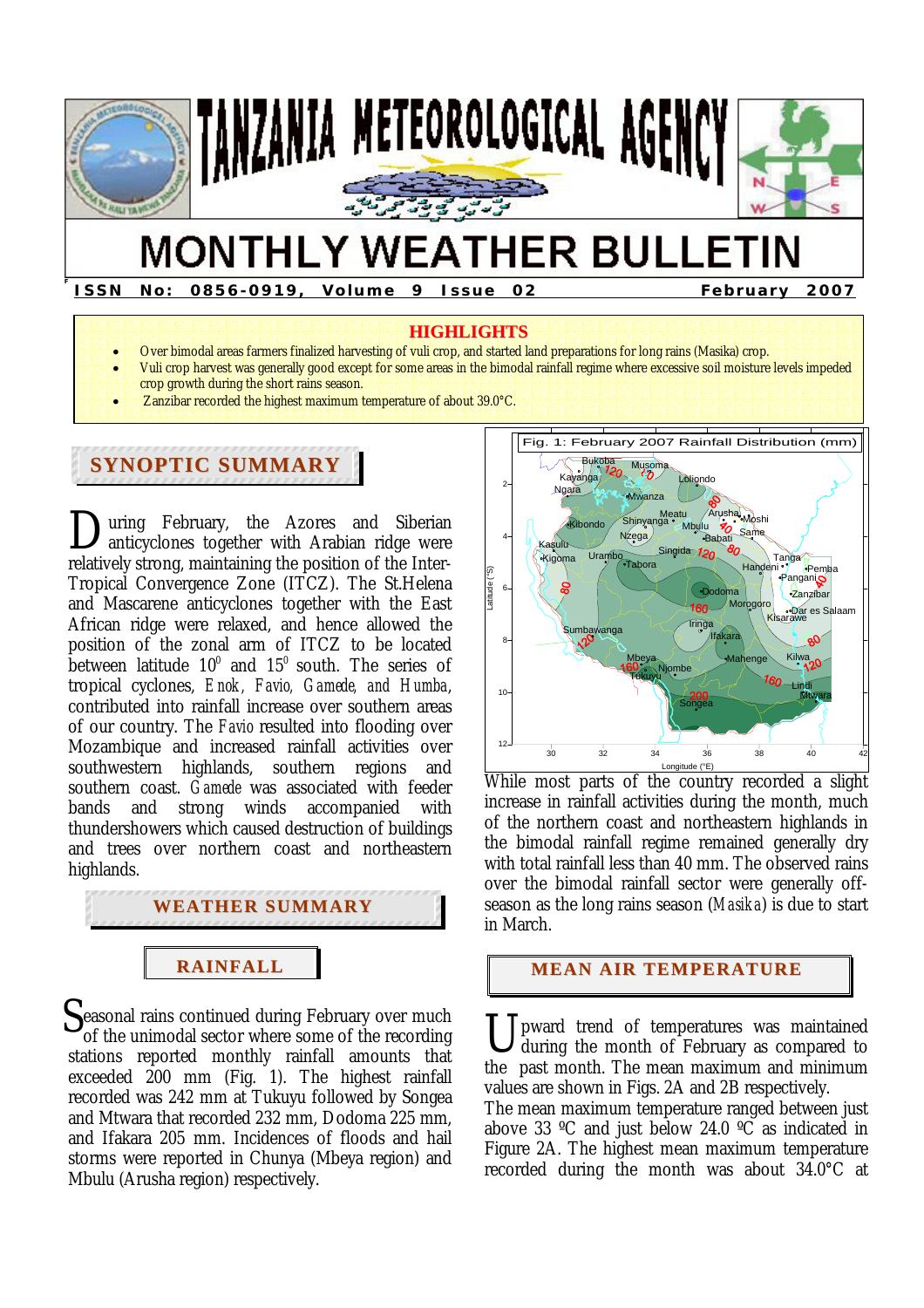#### **Volume 9, Issue 02** February 2007

Moshi and Zanzibar, while the minimum was about 23.0*°C* at Sumbawanga.



 Higher temperatures were recorded over eastern sector of the country mainly the northern coast, Islands of Zanzibar and Pemba, and northeastern highlands. The highest values were observed during third dekad of the month where Zanzibar recorded a 10-day mean maximum temperature of 35.3 ºC and extreme maximum temperature of about 39.0°C on 27<sup>th</sup> February 2007.



Mean minimum air temperatures ranged from just below 15 ºC to slightly above 25 ºC as shown in Fig. 2B. The lowest value of the mean minimum temperature recorded was about 14 °C at Arusha and Sumbawanga, while the highest value was about 25 °C at Kilwa, Pemba, Zanzibar, and Dar es Salaam.

Comparing with temperature conditions in January the maximum temperatures increased slightly by about 1 °C. Generally, warm conditions have continued over much of the country, which is a normal feature in February.

#### **MEAN SUNSHINE HOURS**

patial distribution of mean sunshine hours across Spatial distribution of mean sunshine hours across<br>the country during February indicates that the durations of mean bright sunshine hours ranged between about 6 and 9 hrs/day as shown in Fig. 3.



Longitude (°E)<br>Sunshine durations of less than 6 hours/day were experienced over the western sector of the country, where Sumbawanga, Mbeya, Iringa, Ruvuma and Morogoro (south) regions recorded the shortest durations of about 5 hours/day. The northern coast, northeastern highlands, and parts of Lake Victoria basin observed longer durations (more than 7 hours/day) mainly due to decreased cloudy activities experienced in the areas during the month.

# **MEAN DAILY WIND SPEED**

uring the period mean wind speed across the country ranged between about 2.0 and 9 km/hr as indicated in Fig. 4. The eastern sector of the country experienced windy conditions that reached maximum wind speed of about 9 km/hr over the coastal belt. Much of the country experienced slight winds of less than 5 km/hr with the cores of minimum speeds located over Shinyanga, Songea and D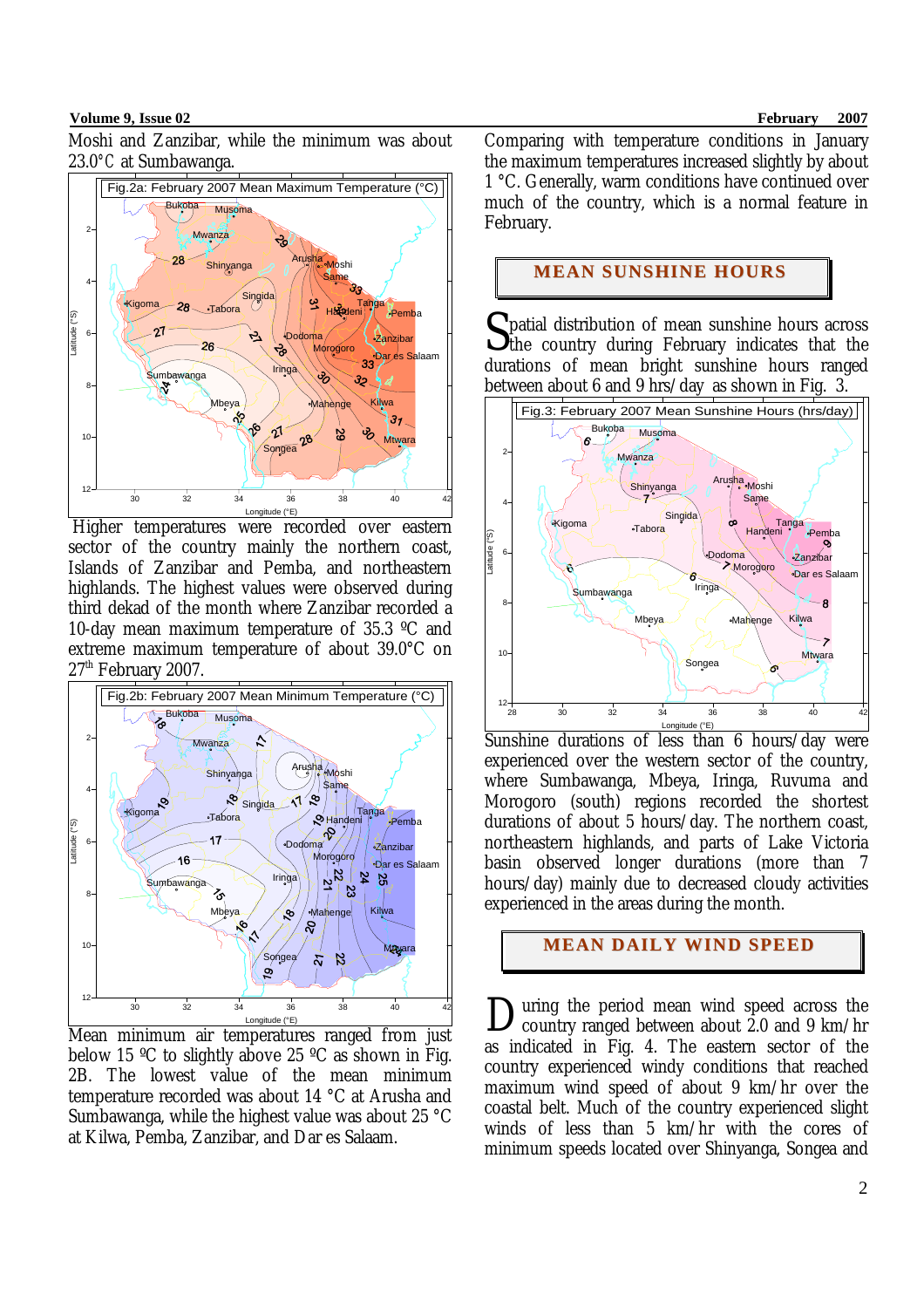#### **Volume 9. Issue 02** February 2007



The increased wind speed over much of the eastern sector of the country widened prospects for occurrences of dust devils, wind erosion, and higher evaporation rates.



by the NOAA Normalized Difference Vegetation Index (NDVI) from METEOSAT satellite sensor. The vegetation greening indices ranged from very low to very high. Over much of the country the vegetation condition was good as the greening indices ranged between high to very high. However, a few areas in

the northeastern highlands depicted low to medium NDVI due to dry conditions that has persisted over the areas since the end of *vuli* season. The vegetation conditions and cover over the northeastern highlands is likely to improve following expected soil moisture replenishment from long rains (*Masika)* that are due to start during March.

## **AGROMETEOROLOGY**

oil moisture conditions during the month favored  $\sum$  oil moisture conditions during the month favored<br>  $\sum$  crop growth and development particularly over areas with a unimodal rainfall pattern where maize was between advanced vegetative and ripeness stages as for early grown and fast maturing crop varieties that were reported over western areas (parts of Tabora and Kigoma regions). The rainfall caused excessive soil moisture over some areas in Mtwara, Mbeya (Chunya district) and Singida regions following flash floods that destroyed several hectares of crops. Damage of crops due to hail storms was also reported in Mbulu district (Arusha region). A few periods of dry conditions that were experienced during the month reduced the threat of excessive soil moisture experienced during the season that hindered crop growth and development nearly across the whole cropping sector. Over areas with a bimodal rainfall pattern a few farmers finalized crop harvesting while others have started land preparations for long rains (*Masika*) crop. *Vuli* crop harvest was generally good except for some areas in the bimodal rainfall regime of Lake Victoria basin (Mwanza, Shinyanga, and Kagera) where excessive soil moisture levels impeded crop growth and development during the short rains season. During the month, areas over the northeastern highlands experienced strong winds and thundershowers accompanied with hail which resulted into destruction of buildings, trees and crops (banana and coffee).

Paddy was being transplanted and much of it has entered advances vegetative stage in good state. The cassava crop across the country was at various growth stages and in good state. Over bimodal areas, crops and field activities such as land preparation progressed well.

Pasture conditions and water availability for livestock was fairy good across the country.